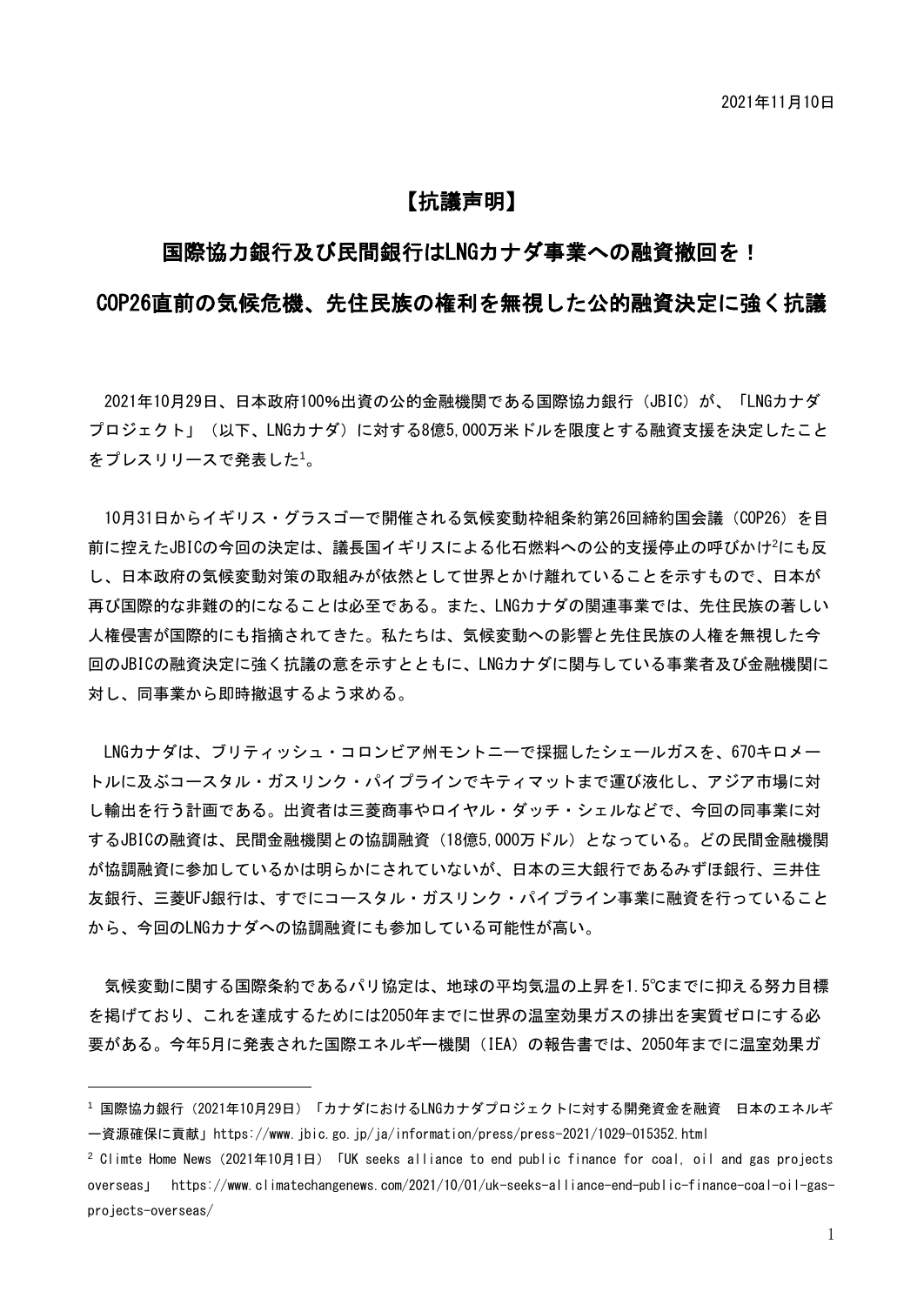スの排出をゼロにするにはガス・石油を含む化石燃料への新規投資を即時に停止すべきだとしており <sup>3</sup>、化石燃料に対する公的融資を打ち切る必要性はこれまで以上に明らかである。また、LNGカナダは20 24年度中から40年の稼働が計画されており、計画通り進めば2050年を越えてLNG生産が行われることに なり、パリ協定に明らかに反する。

さらに、LNGカナダの不可分一体の事業であるコースタル・ガスリンク・パイプラインでは先住民族 に対する深刻な人権侵害が今まさに起きており、開発事業者であるコースタル・ガスリンク・パイプ ライン社は先住民族Wet'suwet'enの権利を一顧だにせず、パイプライン敷設を強行している。直接的 影響を受けるWet'suwet'enは、これまで一度も土地の権利を手放したことはなく、1997年にカナダ最 高裁判所は、これらの土地に関する利用権は先住民族に属しているとする判決を出している(Delgamu ukwケース) $4<sub>o</sub>$ 

国連人種差別撤廃委員会(Committee on the Elimination of Racial Discrimination)も、2019年 12月13日付けで、先住民族の「自由意思による、事前の、十分な情報に基づく同意(free, prior and informed consent)」(FPIC)が得られるまで、コースタル・ガスリンク・パイプライン事業、トラ ンス・マウンテン・パイプライン事業、サイトCダムの建設を即時停止するよう連邦政府に求める決議 を発表している<sup>5</sup>。つまり、国際的にもこのLNGカナダの関連事業でFPICが取得されていないことが指摘 されており、今回のJBICの融資決定は、先住民族のFPIC取得を要件としている『環境社会配慮確認の ための国際協力銀行ガイドライン』に明らかに違反している。

また、民間銀行が署名している赤道原則でも、先住民族のFPIC取得及び「プロジェクト所在国の先 住民族の権利と保護に係る当該国の法律、および当該国が国際法に則り履行する義務を負う法律遵 守」を求めており、今回の融資決定はこれに明確に反している。先日10月19日にも、Wet'suwet'enを はじめとする世界の100を超える団体が日本の三大銀行を含む金融機関に対し、コースタル・ガスリン ク・パイプライン事業及びLNGカナダ事業に対する融資から撤退するよう求める要請書を出したばかり だった<sup>6</sup>。

-

<sup>&</sup>lt;sup>3</sup> International Energy Agency(2021年5月18日)「Net Zero by 2050: a Roadmap for the Global Energy Sector」h ttps://www.iea.org/reports/net-zero-by-2050

<sup>4</sup> CBC News(2020年2月14日)「'We still have title': How a landmark B.C. court case set the stage for Wet'su wet'en protests」https://www.cbc.ca/news/canada/british-columbia/delgamuukw-court-ruling-significance-1.546 1763

 $^5$  Committee on the Elimination of Racial Discrimination (2019年12月13日) 「Prevention of racial discriminat ion, including early warning and urgent action preceedure」https://tbinternet.ohchr.org/Treaties/CERD/Share d%20Documents/CAN/INT\_CERD\_EWU\_CAN\_9026\_E.pdf?\_ga=2.171294304.1158930249.1618 324061-1016472279.1618324061

 $^6$  The Gidimt'en Checkpoint (2021年10月19日) 「Indigenous-led campaign, endorsed by 100+ groups, urges glob al investors and banks to divest from and stop financing Coastal GasLink and LNG Canada; Financing violates racial justice commitments and reconciliation; Campaign builds on TMX campaign that saw 16 insurers drop th e project」https://static1.squarespace.com/static/5c51ebf73e2d0957ca117eb5/t/616e48f02d0094632c4c290a/16346 17585249/211005-+Divest+from+Coastal+GasLink+Press+Release++-Canada.pdf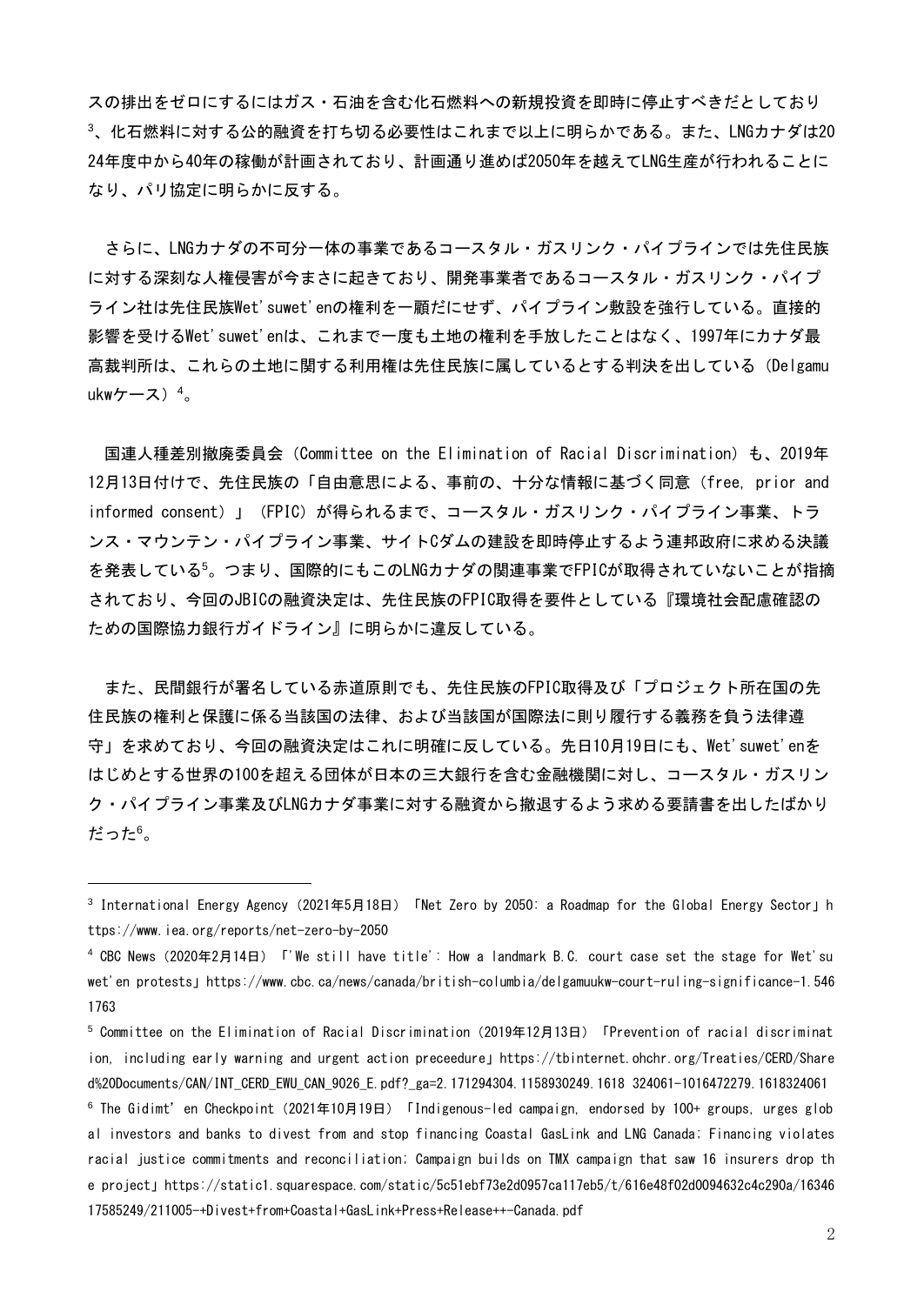私たちはLNGカナダへの融資を決定したJBIC及び民間金融機関に対し、改めて同事業への融資を即時撤 回するよう強く求めるとともに、事業者である三菱商事にも同事業からの撤退を強く求める。

### (以下、30ヵ国93団体賛同)

呼びかけ団体: 国際環境NGO FoE Japan 「環境・持続社会」研究センター(JACSES) 国際環境NGO 350.org Japan メコン・ウォッチ 気候ネットワーク

#### 賛同団体:

| Cas Yikh (Gidimt' en Clan, Wet'suwet'en Nation)                     | Wet'suwet'en Nation       |
|---------------------------------------------------------------------|---------------------------|
| Canadian Association of Physicians for the Environment              | British Columbia, Canada  |
| SOS territoire                                                      | Canada / British Columbia |
| Accompagnement Mieux-Être                                           | Canada                    |
| <b>CADET</b>                                                        | Canada                    |
| Climate Strike Canada                                               | Canada                    |
| David Suzuki Foundation                                             | Canada                    |
| Democracy Watch                                                     | Canada                    |
| Eau secours                                                         | Canada                    |
| <b>Environnement Vert Plus</b>                                      | Canada                    |
| Festival des Technologies vertes de Montréal                        | Canada                    |
| <b>Fondation Rivières</b>                                           | Canada                    |
| Friends of the Earth Canada                                         | Canada                    |
| <b>Gulf Islands Front Lines</b>                                     | Canada                    |
| Les oubliés de l'autobus                                            | Canada                    |
| Mouvement Citoyen LittOralement Inacceptable (MCLI)                 | Canada                    |
| Mouvement d'éducation populaire et d'action communautaire du Québec | Canada                    |
| My Sea to Sky                                                       | Canada                    |
| Nature Québec                                                       | Canada                    |
| Prospérité sans Pétrole                                             | Canada                    |
| RAVEN (Respecting Aboriginal Values and Environmental Needs)        | Canada (QC)               |
| Sustainabiliteens Vancouver                                         | Canada Québec             |
| The Climate Reality Project Canada                                  | Canada, Québec            |
| Wilderness Committee                                                | Canada/Québec             |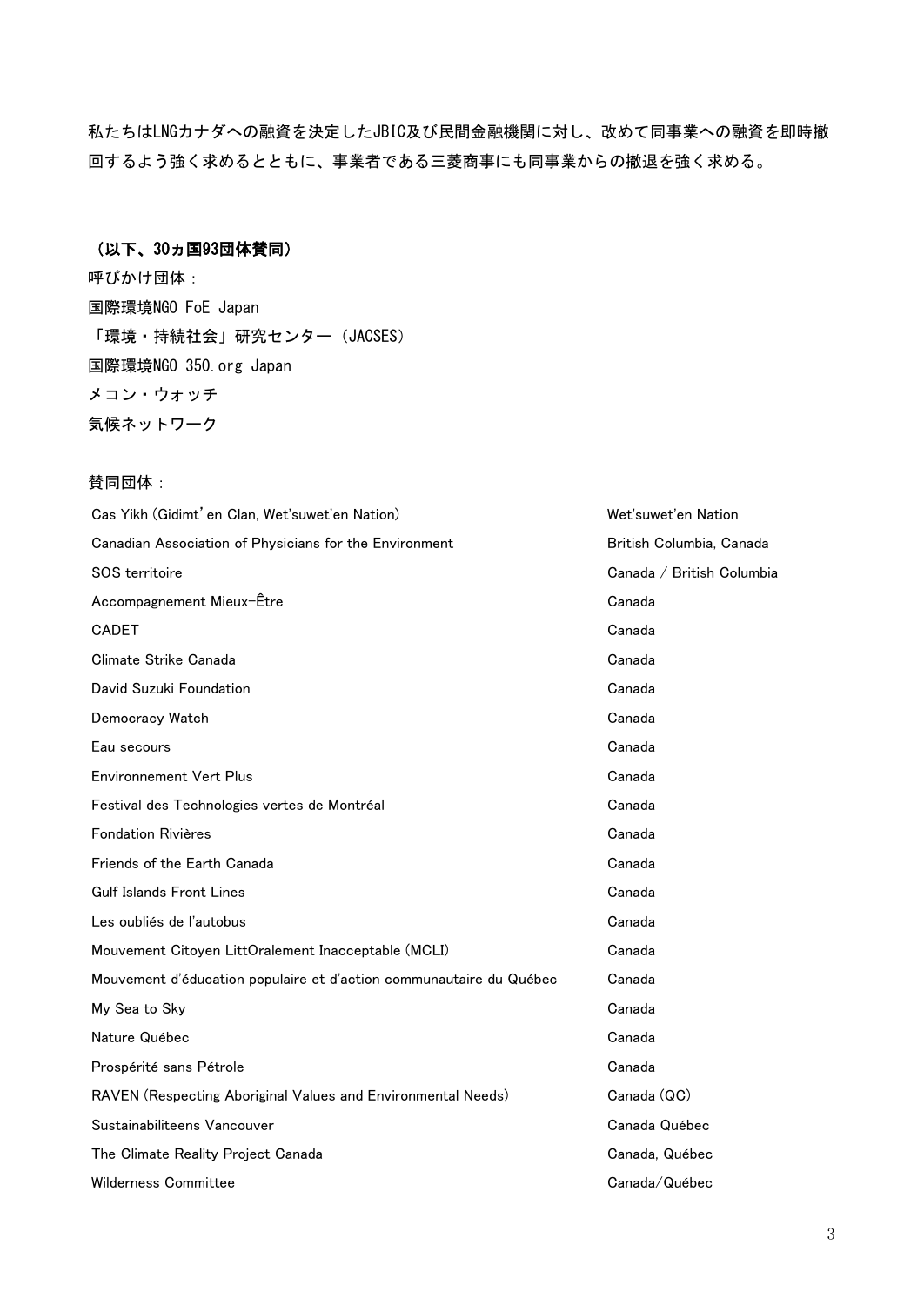NON à une marée noire dans le Saint-Laurent Québec, Canada La CEVES Montreal, Quebec, Canada Citoyens au Courant Vaudreuil-Soulanges, Canada Tierra Nativa / At Argentina Argentina Argentina Argentina Asian Peoples' Movement on Debt and Development (APMDD) Asia Australian Conservation Foundation Australia **Friends of the Earth Australia** and the Communist Communist Communist Communist Communist Communist Communist Communist Communist Communist Communist Communist Communist Communist Communist Communist Communist Communist C Jubilee Australia Australia Bangladesh Environmental Lawyers Association **Bangladesh** Bangladesh Amigos da Terra Brasil / Foe Brazil Brazil Brazil Brazil Brazil Fundacion Chile Sustentable Chile Chile Chile Chile COECOCEIBA - FoE Costa Rica Costa Rica NOAH - Friends of the Earth Denmark Danmark **Friends of the Earth Europe Europe Europe Europe Europe Europe Europe Europe Europe Europe Europe Europe Europe Just Finance International Europe 2018** Contract the United States of the Europe 2019 Current Contract of the Europe 2019 Masn ystävät ry/ Friends of the Earth Finland Finland Finland Les Amis de la Terre / Friends of the Earth France France Reclaim Finance **France** France **France** France France **France** The Greens Movement of Georgia/FoE Georgia description of Georgia GegenStroemung – INFOE e. V. Germany urgewald Germany AbibiNsroma Foundation Ghana/Africa Ghana/Africa Alliance for Empowering Rural Communities **Communities** Ghana Growthwatch **India** Trend Asia Indonesia WALHI Indonesia EarthRights International **International** International International International Friends of the Earth International and international international International International Accountability Project **International** Market Forces and the set of the set of the set of the set of the set of the set of the set of the set of the set of the set of the set of the set of the set of the set of the set of the set of the set of the set of the se Pacific Asia Resource Center (PARC) and the control of the Uapan Japan Women's Democratic Club/femin demonstration of the Uapan 原子力規制を監視する市民の会 Japan 市民外交センター オンファイル Superior アクセンター しょうしゅうしょう Japan 日本国際ボランティアセンター マンファイン インファイン Japan 武器取引反対ネットワーク(NAJAT) またはない readed to a state of the state of the state of the state of the state of the state o Sahabat Alam Malaysia (Friends of the Earth Malaysia) Malaysia Oyu Tolgoi Watch Mongolia Rivers without Boundaries Coalition Mongolia and Mongolia